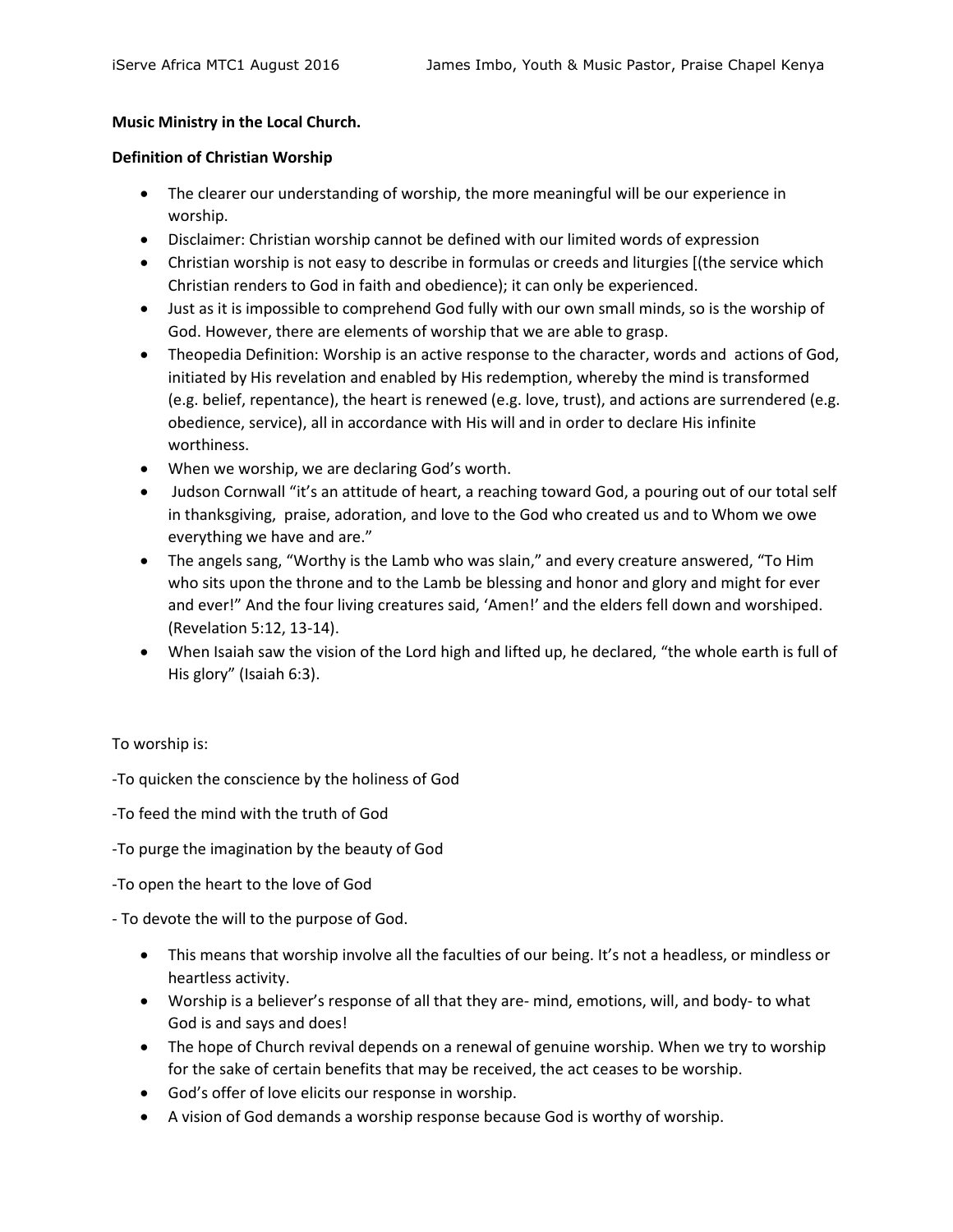### Praise and Worship

- $\checkmark$  Praise is joyful, melodious, demonstrated, and declared, praise directed toward God.
- $\checkmark$  The energy of praise is toward what God does, the energy of worship is toward who God is.
- $\checkmark$  Praise is concerned with God's performance, worship is occupied with God's personage.
- $\checkmark$  Praise is more concerned about God's presents than God's presence.
- $\checkmark$  Praise is an exuberance in the human soul/spirit that is expressed to God, while worship flows from God's Spirit Who is resident in the spirit of man.
- $\checkmark$  Praise is an expression of our life, worship is a lifestyle
- $\checkmark$  Praise is an act of our will, and it can be stirred into action by the working of our emotions, but worship involves the entire life.

Note:

- Christian worship is not singing slow-paced songs with slow beats, although this might be part of worship. And praise is not necessarily singing fast paced songs, with dancing and jumping and doing all manner of things. I do a lot of these, but it is important to realize that praise is much more than that!
- Worship is not music; music is just a vehicle used in worship.

## Think about this:

In Genesis 4 when Cain and Abel offered worship through bringing their offerings to God, it was an act of worship. Do you think they came singing and dancing before the Lord?

In Genesis 22:5, When Abraham told his servants to wait for them as him and Isaac go to "worship" What do you think he was telling them? Do you think he was telling that they are going to sing some slow paced songs then come back?

In Exodus, Moses was told by God to go and deliver the children of Israel out of the land of Egypt so that they may go and worship God. Was Moses being instructed to go and sing. If we reduce worship to singing and music, then it is only for a limited number of people who are able to sing.

Jesus and the Samaritan Woman at the well in John 4. When Jesus told her that the true worshiper will worship the Father in true and spirit, do you think Jesus was referring to making music?

- Worship is bigger than singing and making music.
- However, there is a place of Music in Christian Worship.

# **What is the Place of Music in Christian Worship?**

 Music is the most universal means for expressing human emotions. Music often exceeds the spoken word in expressing moods and feelings of the soul. Psalm 150:3-5; Revelation 14:1-3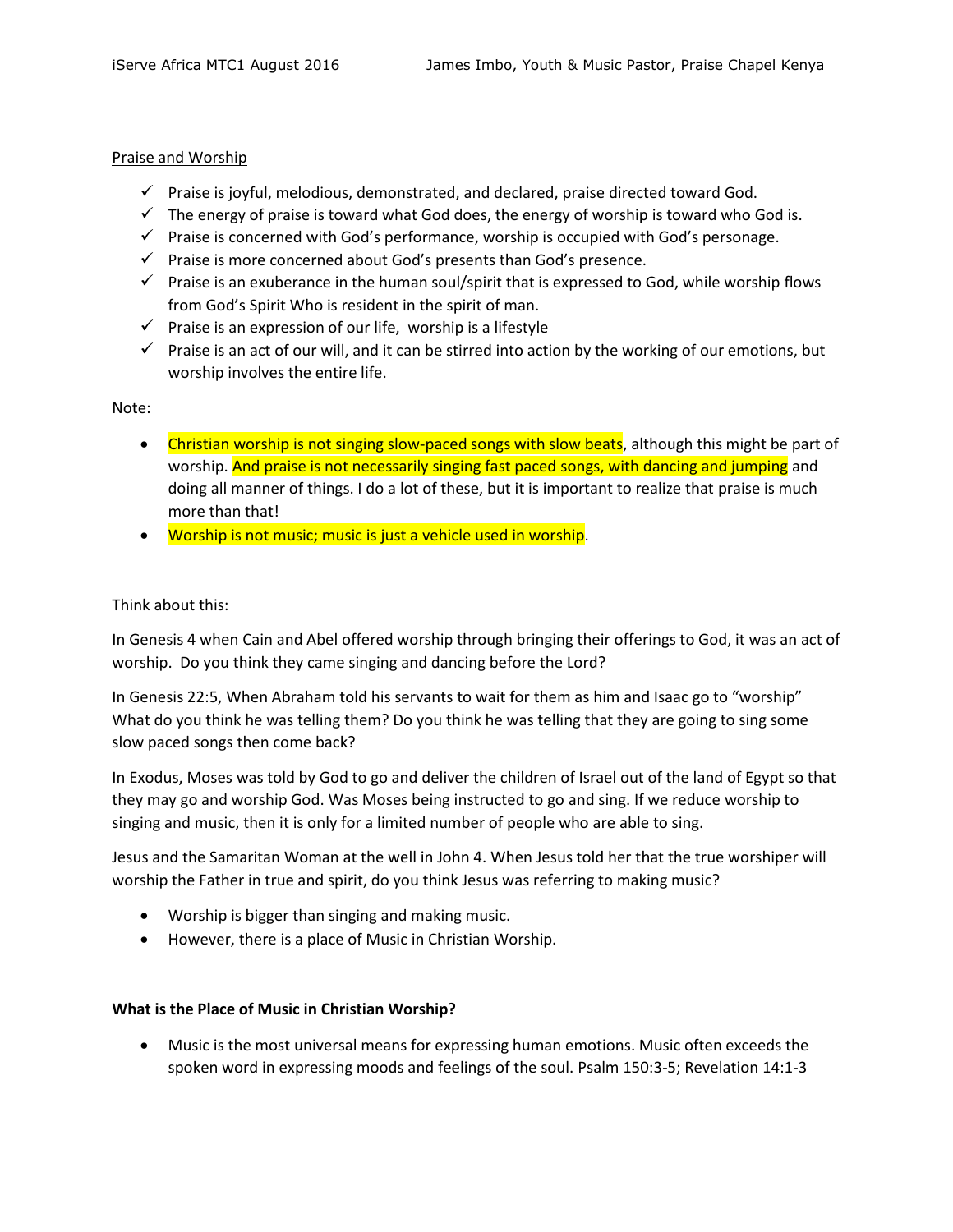- Unfortunately, in the modern church, praise and worship has become synonymous with music and song. Whenever we talk of "worship service" or "worship experience" we refer to a congregational gathering comprised largely of music and song.
- It's interesting that "In the New Testament, music is given a much less prominent role than it receives in the church today. It is important that our dependence on music as a part of our worship of God may, likewise, need to be reduced so that we can sincerely praise God without distraction or purely superficial emotional displays."[www.biblestudying.net/worship.html](http://www.biblestudying.net/worship.html)

*-There are 13 Greek words used in the New Testament to refer to worship (or any derivative thereof). These 13 Greek words for "worship" appear a total of 80 times in the New Testament. Linguistically none of them inherently invoke any reference to or for musical accompaniment or singing.*

*-Of these there are only 3 passages when "worship" involves music and singing. These passages are accounts of angelic beings, the 144,000, and others praising God, singing, and playing harps (Revelation 5:8-9, 14, Revelation 14:2-3, and Revelation 15:3.) None of these passages are instructional for church gatherings to include music or singing.*

*-Similarly, we can do a word study on praise and its derivatives. There are a total of 9 words used in the New Testament that refer to praise,appearing a total of 33 times.*

*-Basing on the above surveys we can conclude the following:*

**1.** From a definitional point of view, biblical praise and worship do not necessarily involve or require *music or singing.*

*2. There are 4 places in the New Testament where singing and playing music (harps) are involved in specific instances of praising God. (Acts 16:25, Revelation 5:8-9, 17, Revelation 14:2-3, and Revelation 15:3).*

*3. There are 3 places in the New Testament that instruct us that we can sing to one another using spiritual songs in a corporate setting (1 Corinthians 14:15, Ephesians 5:19, and Colossians 3:16.)*

*This biblical study reveals that music and singing had a pretty minimal role in New Testament church life and corporate gatherings.*

*-In contrast, there is a lot of emphasis on proclamation, teaching, and understanding of sound doctrine. For example, Jesus in His ministry to the disciples and other people.Its only after the Last Supper,that Jesus and his disciples sang a hymn before they went to the Mount of Olives.*

*-In addition, the Greek word for teaching (didache) and the related verb (didasko) are used 130 times in the New Testament. There are also numerous direct and indirect commands in the New Testament regarding the importance and centrality of the Word of God to the life and growth of Christians, both corporately and personally.* 

*-This comparison should clearly and conclusively demonstrate the imbalance in emphasis that the modern church has placed on singing and music as a significant element of our church meetings.*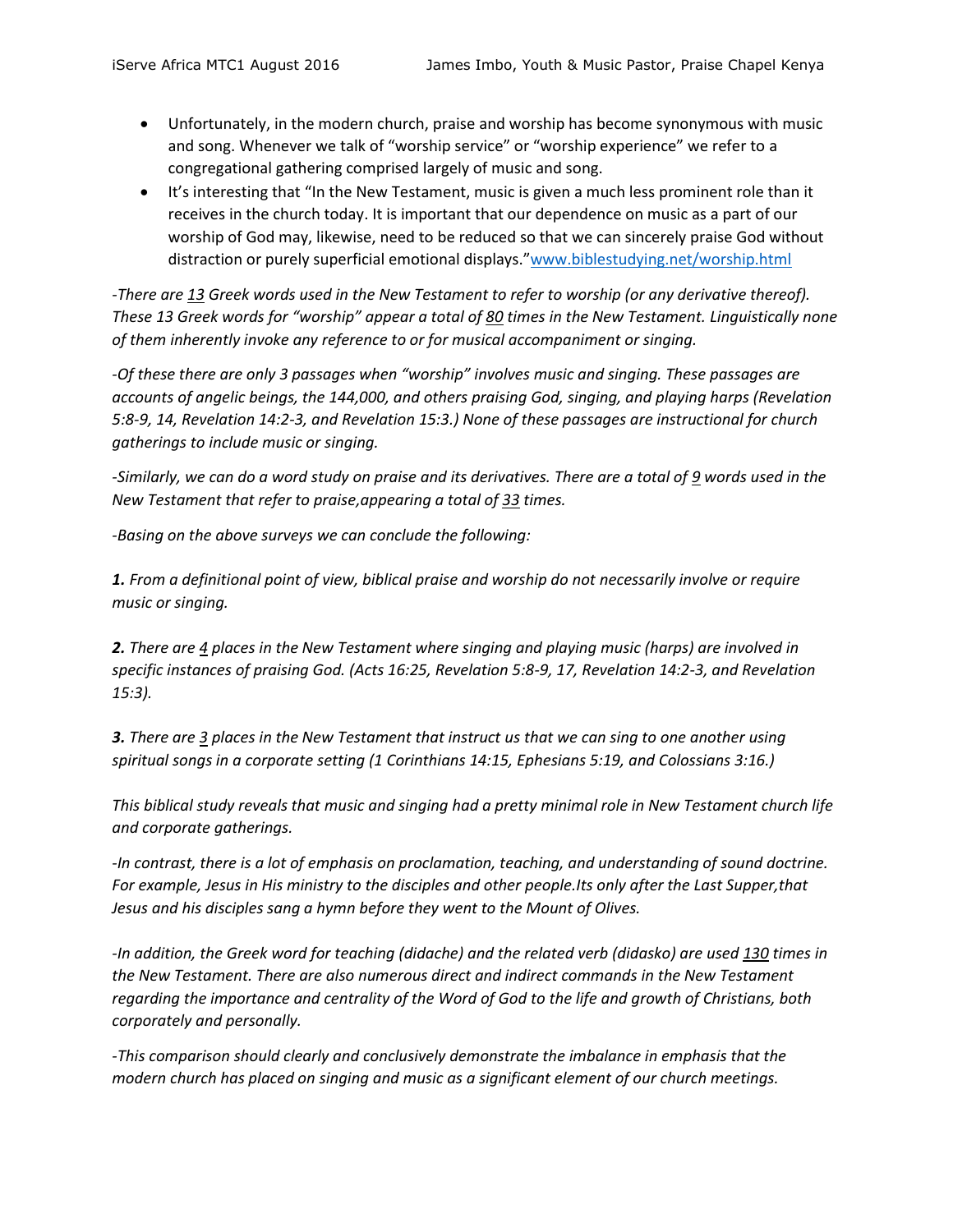*Justin Martyr, a Christian writer of the middle of the second century reports that typical church gatherings included reading the scripture, teaching, prayer, collecting and distributing support for persons in need in the church community, and the communion meal. Music and singing are not mentioned.*

- Music is not essential to worship, but it is a useful and effective aid in assisting believers in sincerely worshipping God. Music should point us to the object of worship: Jesus Christ, not a distraction. Music should be Christ-centred, biblically sound and God-glorifying.
- Music should therefore be aimed at sharing the Gospel, teaching the oracles of God. So if music is devoid of the Gospel, it has no value in Christian worship!

## **Constituting a Music Ministry Team**

-Change is a process. Be patient!

-Instil the culture you would like to see in the team. You must lead by example.

-You must be a servant leader.

-Recruiting members of a team: God is a God of excellence. There's a difference between perfectionism and excellence. Excellence simply means giving your best! Insist on excellence. Psalm 33:3

-Set rules and regulations

-Set a vision for the team in line with the vision of the church/organization.

-Be clear about the expectations before one joins the team.

-Grow leaders. Equip your team. Expose them to new things. Grow them musically, but also grow them spiritually.

-Plan! Plan! Plan!

#### **The Worship Leader**

-The main role of the worship leader in a worship service is to create an atmosphere where the oracles of God, the Gospel of Jesus Christ can be taught and received with gladness.

-The leader not only speaks God's Word to the congregation and speak on behalf of the congregation, the leader is also part of the congregation.

- $\triangleright$  Prepare for the service as the leader. Have a definite plan for the flow of the worship service. Don't just appear a few minutes to the service and think that you will go as the "Spirit leads." May the Spirit lead you to prepare before He leads you on the pulpit. Prepare through practice and prayer. Soak yourself, your team and the songs in prayer.
- $\triangleright$  As a leader, you must develop relationships with the people you lead. This relationship is not developed on the pulpit but in the small groups and on one-on-one.